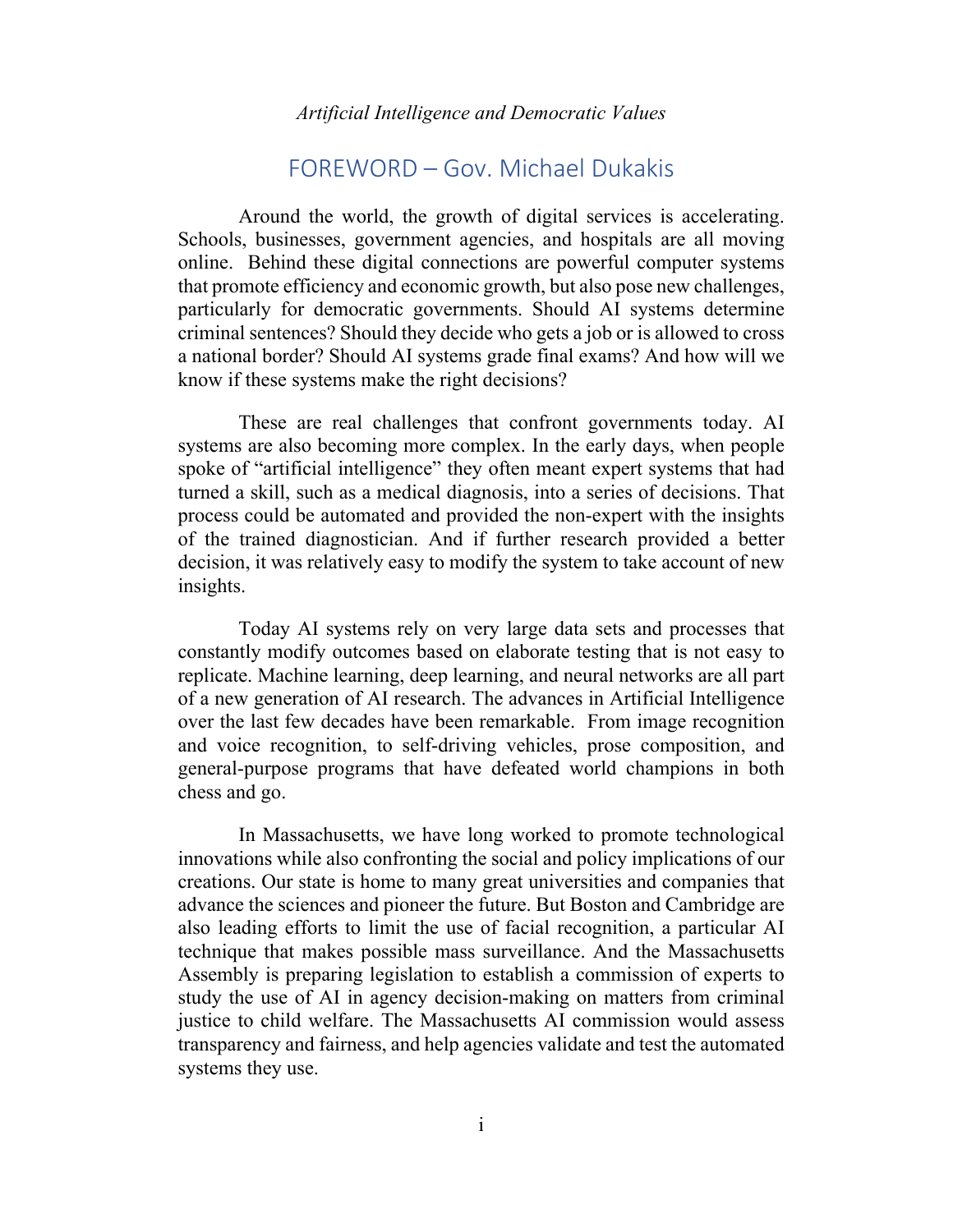## *The AI Social Contract Index 2020*

*\* \* \**

Many governments recognize the need to develop policies for artificial intelligence. Angel Gurria, the Secretary General of the OECD, has worked closely with OECD countries, and non-member countries, particularly in the global south, to establish an international framework that emphasizes human-centric AI, inclusive growth, sustainable development, and well-being. Former Prime Minister Shinzo Abe, joined with Secretary Gurria, to gather support for the AI Principles at the G20 summit last year in Osaka, another milestone in the development of global policy for AI.

Civil society organizations and experts in computer science have urged the OECD and countries to go further. Their proposed "Universal Guidelines for AI" examine such hard problems as the social scoring system in China that assigns numeric scores to each person based on their allegiance to the government. They have called for red lines that ban such practices. The Universal Guidelines also make clear that those who deploy AI systems should carry the responsibility for the consequences. If it is not possible to maintain control of an AI system, it may be necessary to pull the plug.

And the Boston Global Forum, working with the World Leadership Alliance, has set out the **Social Contract for Age of AI**. While TCP / IP is the platform for communication among internet users, the Social Contract for AI lays the foundation for a new international system; it focuses on the conduct of each nation, relations with non-state actors, and the interconnection of nations on a worldwide basis. The Social Contract for the Age of AI builds on the foundation of democratic governments, that members of a society should cooperate for social benefits and that this understanding should be expressed clearly in legal rules and political institutions that are accountable to the people.

The OECD should make sure that counties that have signed up for the OECD AI Principles implement the OECD AI Principles. The United Nations could pursue a global agreement so that AI is used only for constructive purposes, even as the European Union and the Council of Europe establish new legal frameworks for AI. Civil society and technology experts have a vital role in public discussions, ensuring that government maximize the social benefits and minimize the political and economic risks of AI.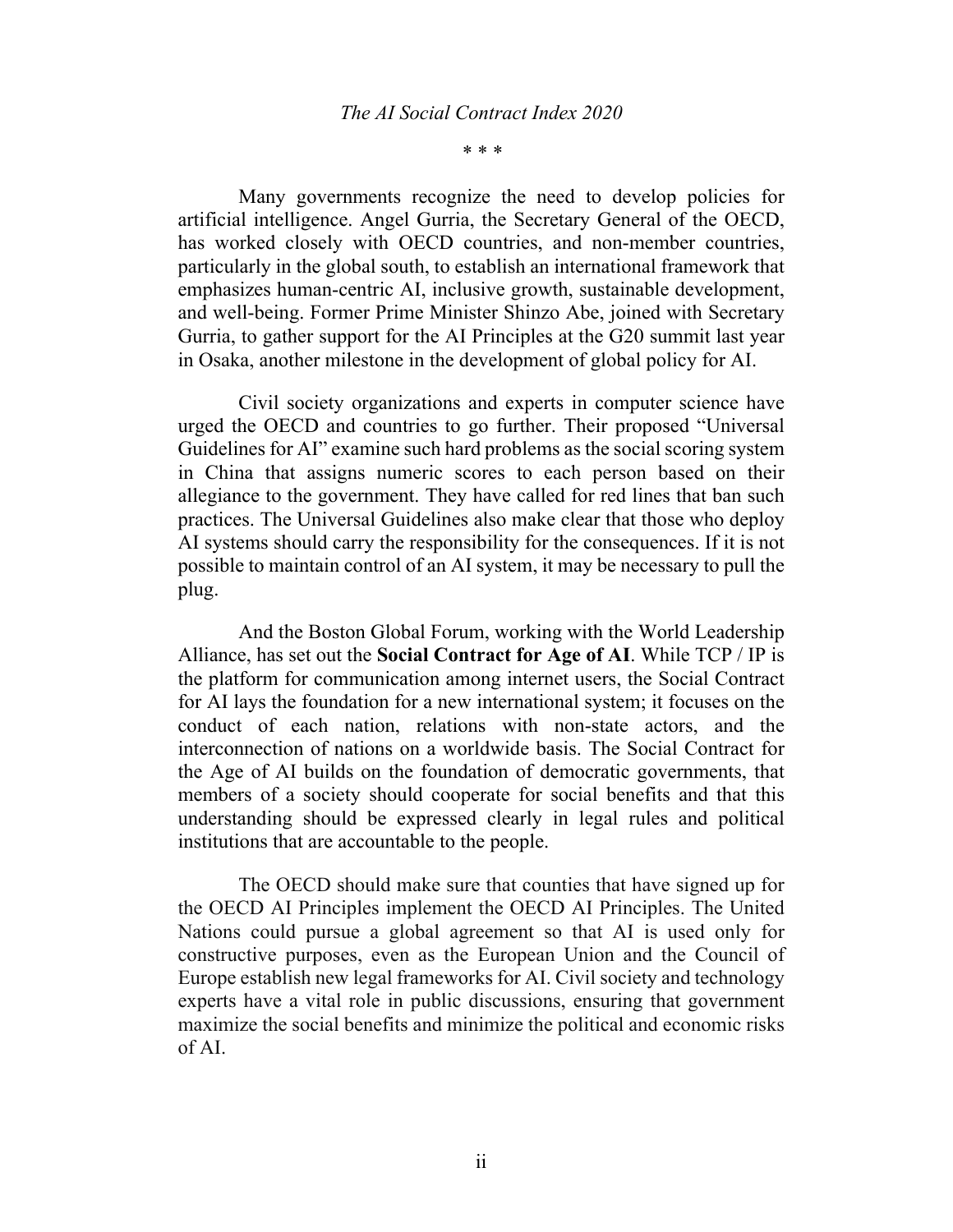## *Artificial Intelligence and Democratic Values*

We must also recognize that these choices about AI carry real consequences for the rights and freedoms of citizens. We already see how authoritarian governments can use AI techniques to monitor social protest through facial recognition and analysis of communications and travel records. And once these systems are established, they will be difficult to dismantle. World leaders will need to speak clearly about the need to protect democratic values even as they promote this new technology.

This work is therefore vitally important for our societies and for democracies around the world. But we will need a way to measure progress, to close the gap between principles and practices. And that is the significance of this impressive report – *Artificial Intelligence and Democratic Values: The AI Social Contract Index***.** The *AI Index* sets out the first methodology to evaluate and rank the AI policies of national governments. Grounded in international norms, such as the OECD AI Principles and the Universal Declaration for Human Rights, the AI Index urges countries to make good on their commitments. The AI Index provides a basis to measure progress over time.

I thank Marc Rotenberg and the extraordinary team at the **Center for AI and Digital Policy** that put together this landmark report. The Center for AI is the newest project of the Michael Dukakis Institute. In my many years in government, this report on *Artificial Intelligence and Democratic Values* is one of the most comprehensive and thoughtful reports I have read. I also thank the young researchers who worked on this project. One of the goals of the **Michael Dukakis Institute** is to train new leaders in the field of technology and policy. I am glad we provided this opportunity for them.

I also thank Tuan Nguyen who has worked closely with me at the Michael Dukakis Institute, developed our proposals on AI policy, organized the meetings of the **Boston Global Forum**, established the **AI World Society**, and prepared the **Social Contract for the Age of AI**. I also thank my colleagues at the Boston Global Forum, my friends at the **Club de Madrid**, and the **UN Academic Impact**, for their collaborations on this important work.

\* \* \*